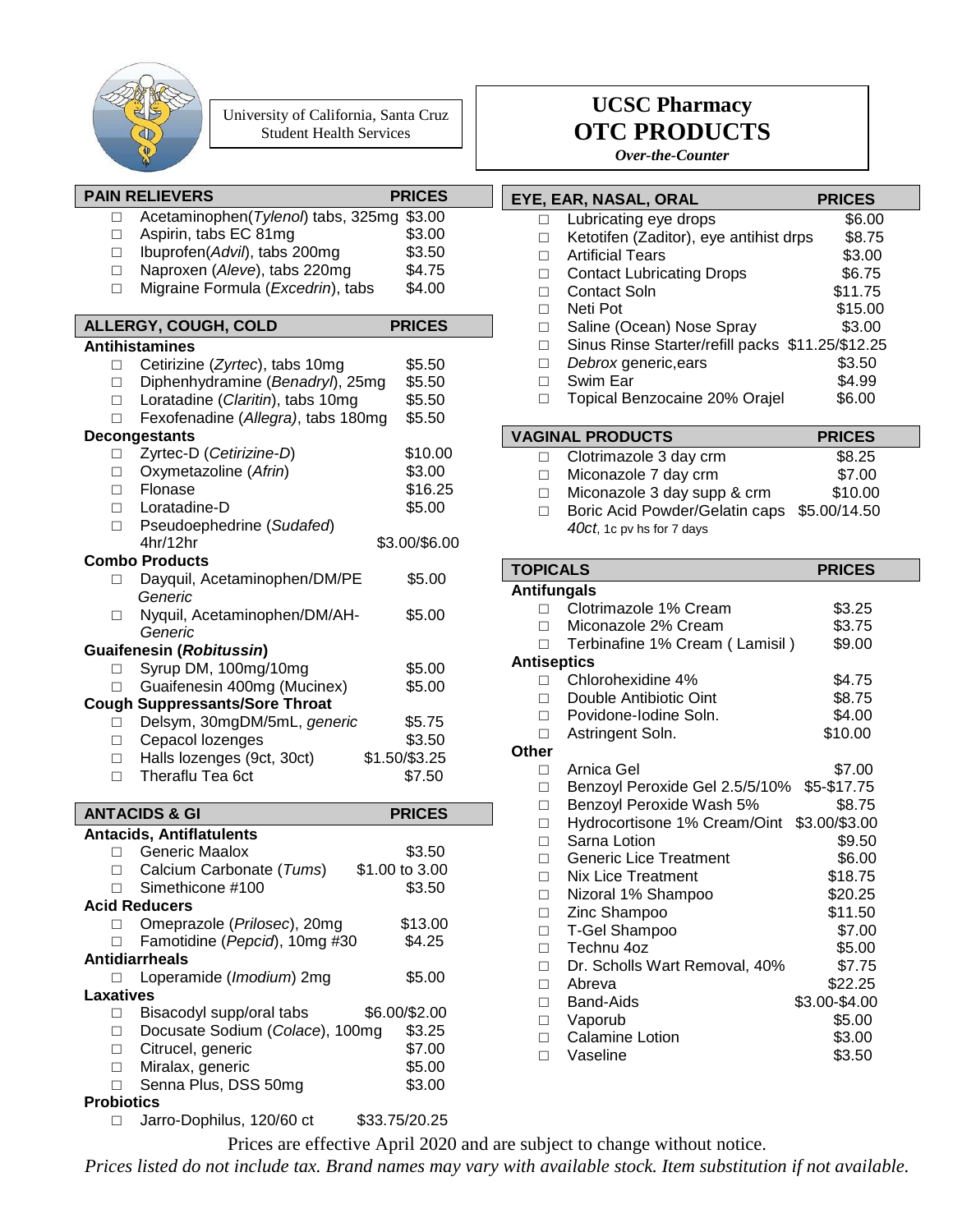

University of California, Santa Cruz Student Health Services

|                    | HERBALS, SUPPLEMENTS, VITAMINS                                              |                  | <b>PRICES</b>           |
|--------------------|-----------------------------------------------------------------------------|------------------|-------------------------|
| <b>Allergy</b>     |                                                                             |                  |                         |
| п                  | ProOmega2000 2150mg/2cap 60ct<br>2c qd                                      |                  | \$45.00                 |
| п                  | ProOmega<br>1-4 qd for atopy                                                |                  | \$25.50                 |
| $\Box$             | Jarro-Dophilus Probiotic 60ct<br>1-4 caps qd for atopy                      |                  | \$20.25                 |
| <b>Dermatology</b> |                                                                             |                  |                         |
| $\Box$             | Zinc Balance 1-2 qd for skin health100ct                                    |                  | \$9.75                  |
| П.<br>П            | Neem Seed Oil topically prn<br><b>B-Right B-complex</b><br>1 qd with meal   | 30ml<br>100ct    | \$12.75<br>\$18.75      |
|                    | Gastroentroloy                                                              |                  |                         |
| П                  | DGL Ultra 400mg<br>GERD 20min ac/hs 3 qd                                    | 90ct             | \$11.00                 |
| П                  | Theracurmin, 600mg Turmeric<br>1 qd                                         | 60ct             | \$39.75                 |
| $\Box$             | Ginger                                                                      | 100ct            | \$15.50                 |
| П                  | 1-2 bid, nausea, Fxnl GI, NTE1gm if PG<br>ProOmega<br>1-4 qd, higher in IBD | 60ct             | \$25.50                 |
| $\Box$<br>$\Box$   | Witch hazel Pads (Tucks)<br>Jarro-Dophilus Probiotic                        | 40ct<br>120ct    | \$3.00<br>\$33.75       |
|                    | 1-4 qd, higher in IBD                                                       |                  |                         |
| $\Box$             | Peppermint oil<br>1 tid ac: IBS sxs. cramping                               |                  | \$9.75                  |
| П<br>П             | Aloe Vera Juice, 16/32oz<br>Liquid Antacid: Rulox 355ml                     |                  | \$12.00/16.50<br>\$3.50 |
|                    |                                                                             |                  |                         |
| Immune/ID          | Astragalus 500mg                                                            | 60ct             | \$16.00                 |
| $\Box$             | Prevention 2 bid                                                            |                  |                         |
| □                  | Vitamin D3, 1000IU                                                          | 120ct            | \$10.50                 |
| П                  | <b>Counter Attack</b><br>Prevention 1 bid-tid                               | 30ct             | \$17.00                 |
| $\Box$             | <b>Black Elderberry Tincture</b><br>30-40 drops in water tid                | 30ml             | \$12.75                 |
| □                  | Old IndianWildCherryBarkSyr 236ml<br>15ml q2h prn hacking cough             |                  | \$22.75                 |
| $\Box$             | L-Lysine, 500mg<br>$2-3$ qd                                                 | 100ct            | \$7.50                  |
| $\Box$             | Vitamin C, 500mg                                                            | 100ct            | \$10.00                 |
| $\Box$             | Zinc/Elderberry Lozenges                                                    | 15 <sub>ct</sub> | \$3.50                  |
| $\Box$             | Mycocomprehensive Immune Support                                            |                  | \$22.50                 |
| $\Box$<br>$\Box$   | Megafood Acute Defense<br>Emergen-C Packets/Box                             |                  | \$22.00<br>50¢-\$15.00  |
|                    |                                                                             |                  |                         |

# **UCSC Pharmacy OTC PRODUCTS**

*Over-the-Counter*

### **Musculoskeletal**

| П                 | Arnica Gel<br>Biofreeze Gel                                                                                 | 45gm             | \$7.00<br>\$11.99 |
|-------------------|-------------------------------------------------------------------------------------------------------------|------------------|-------------------|
| п<br>П            | Magnesium Citrate 140mg                                                                                     | 90ct             | \$15.00           |
| п                 | 1-2 qd for muscle cramps<br>Natural Calm Mg++255mg/pk 30pk<br>Start 1/4pk, hot or cold H2O, increase slowly |                  | \$22.50           |
| П                 | Theracurmin, 600mg Turmeric                                                                                 | 60ct             | \$39.75           |
| <b>Neurology</b>  |                                                                                                             |                  |                   |
| п                 | Magnesium Citrate 140mg<br>titrate to 600 mg qd for migraine                                                | 90ct             | \$15.00           |
| п                 | <b>Lavender Essential Oil</b><br>anxiety or migraine                                                        | 15 <sub>ml</sub> | \$14.25           |
| П<br>п            | Peppermint Essential Oil<br><b>Tea Tree Oil</b>                                                             | 15ml             | \$9.75<br>\$7.25  |
| <b>OB/GYN</b>     |                                                                                                             |                  |                   |
| П                 | Boric Acid/Gelatin Caps, 40ct<br>1c pv hs for 7 days                                                        |                  | \$5.00/14.50      |
| п                 | <b>Pregnancy Tests</b>                                                                                      |                  | \$6.00            |
| П                 | Phenazopyridine 97.5mg 12ct                                                                                 |                  | \$3.00            |
| П                 | Calcium/D3 630mg/500iu<br><b>PMS</b>                                                                        | 60ct             | \$6.50            |
| П                 | Cranberry, 400mg<br>UTI prevention/not treatment 1bid or 2qd                                                | 120ct            | \$21.00           |
| П                 | D-Mannose with CranActin<br>2qd for UTI prevention                                                          | 60ct             | \$27.25           |
| П                 | Magnesium Citrate 140mg<br>2-3 qd, PMS, dysmenorhea                                                         | 90ct             | \$15.00           |
| П                 | Vitamin E, 400IU<br>mastalgia                                                                               | 60ct             | \$12.75           |
| П                 | Vitex Berry, 250mg<br>1-2 qd PMS/pain/breast tend, caution psychotropics, OCs                               | 60ct             | \$15.00           |
| <b>Psychiatry</b> |                                                                                                             |                  |                   |
|                   | Ashwaghanda, 500mg<br>1-2qhs, stress, mild anxiety, mild insomnia                                           | 60 <sub>ct</sub> | \$12.25           |

|   | 1-2qhs, stress, mild anxiety, mild insomnia          |                   |         |
|---|------------------------------------------------------|-------------------|---------|
| п | Adrenal Health, Rhodiola, Holy Basil 60ct \$22.50    |                   |         |
|   | 1qam, then bid then 2bid fatigue, stress             |                   |         |
| п | Bacopa 200 mg                                        | 60ct              | \$25.50 |
|   | 1-4 qd 2-3 divided doses, supports learning, memory, |                   |         |
|   | anxiety                                              |                   |         |
|   | B-Right B-complex                                    | 100ct             | \$18.75 |
|   | 1 qd, neurotransmitter assistance in depression      |                   |         |
| П | <b>Chamomile Extract</b>                             | 30 <sub>ml</sub>  | \$18.00 |
|   | 30-40 drops/h2o, 3 to 5 times daily anxiety          |                   |         |
| п | Vitamin D3, 1000IU                                   | 120 <sub>ct</sub> | \$10.50 |
|   | 1-2 gd advance per levels                            |                   |         |
| п | Magnesium Citrate 140mg                              | 90ct              | \$15.00 |
|   | anxiety, titrate 300-600mg/d                         |                   |         |
| п | Natural CALM, Mg++ 255mg                             | 30ct              | \$22.50 |
|   | start 1/4 to 1/2 packs and increase to 1 pack        |                   |         |
| П | ProOmega, 60ct                                       |                   | \$22.50 |
| П | Wild Oats Milky Seed                                 | 30ml              | \$13.25 |
|   | Tension/Fatigue 30-50 drops in H2O 3-4x/d            |                   |         |

Prices are effective April 2020 and are subject to change without notice.

*Prices listed do not include tax. Brand names may vary with available stock. Item substitution if not available.*